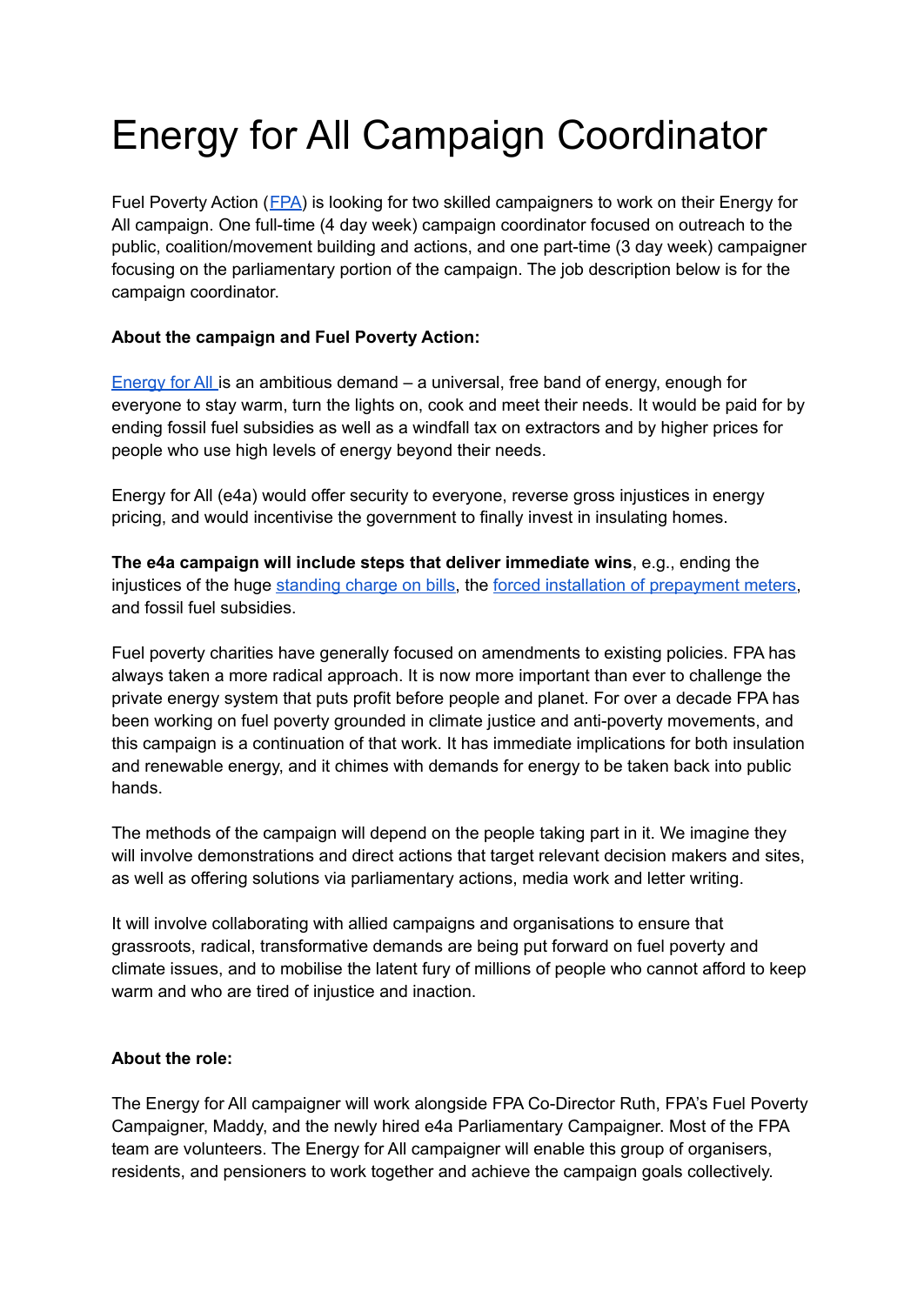Location: Flexible, remote working from anywhere in the UK with occasional travel required. The candidate must reside in the UK and have permission to work in the UK.

Contract: 30 hours, 4 days per week (working days flexible, can be discussed) 12 Month contract initially, after a four month probation period, with scope to increase hours and renew contract annually based on funding. The hours are flexible (by agreement), but evening and weekend work is required as meetings can fall outside of work hours.

Line managed by: Ruth London

### Start date: ASAP. **Deadline for application 4 July 2020 5 pm.**

Interviews will take place during the week of 11 July.

Key responsibilities:

- Lead the development of the e4a campaign plan, which will outline key dates, working groups, goals, and possible actions and wins.
- Build and hold relationships with FPA group members, and co-ordinate with key allied groups to communicate and facilitate collaboration for the Energy for All campaign.
- Enable and support key working groups within the campaign to schedule meetings. When appropriate, help facilitate those meetings and support the working groups to fulfil their remits and to align with the wider campaign strategy.
- Identify key moments for the campaign and build them into the campaign strategy.
- Lead on and take part in organisation of events and actions to further the campaign.
- Communicate about the campaign through written materials and on social and broadcast media.
	- $\circ$  Note: FPA wants to set up a comms working group. Social media is currently held by Maddy, and several FPA volunteers contribute, but it is in the midst of becoming more coordinated. Ruth, Di and Alexa have been leading the broadcast media work as spokespeople. Several FPA members write and co-write blogs and articles.
	- Put people who want to speak out about their own situations in touch with journalists looking for "case studies" and vice versa.

We are looking for someone who is skilled and committed and who has built up the relevant experience in either a paid or unpaid capacity.

Essential criteria:

- Experience coordinating campaigns
- Experience working with small, grassroots groups with diverse members, experience and skill-sets
- Experience seeing connections with allied groups, building relationships, and collaborating
- Basic facilitation skills
- Experience organising events
- Knowledge of poverty, housing, climate and/or energy justice issues, and experience organising with pensioners / benefits claimants / tenants and residents to build campaigns.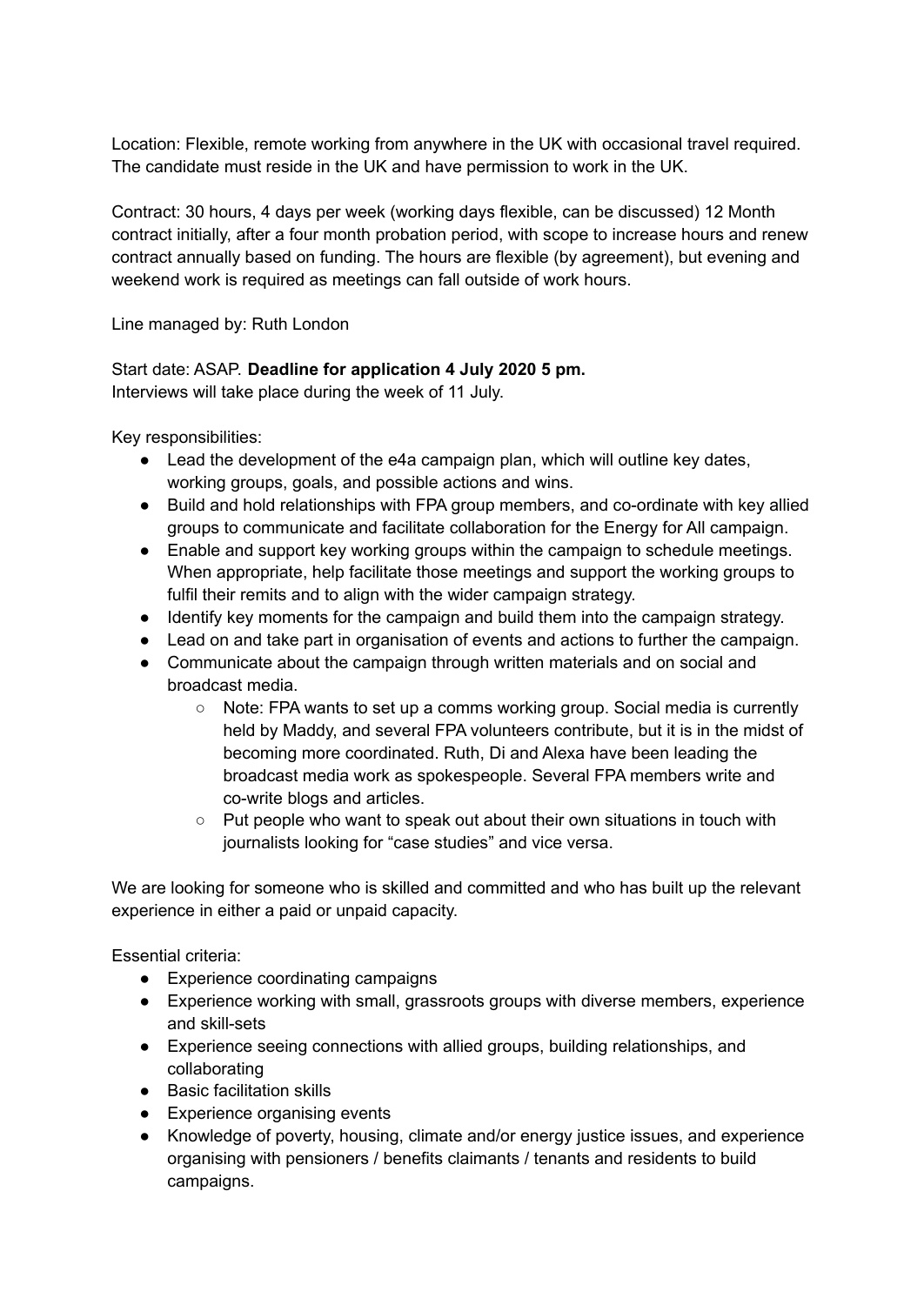- $\bullet$  Writing skills can write clearly and efficiently
- IT skills at a minimum comfortable navigating Zoom and proficient with wordpress and mailing systems. Ability to help others with basic IT issues.
- Insight into developing group cultures and working practices.
	- Note: As more demand is being placed on FPA in the midst of the fuel crisis we are coming to terms with the fact that our working practices need to be defined and clarified. We are receiving assistance from Resist and Renew in this process and the Energy for All Campaigner will be joining in this moment of organisational change. It would be helpful if they are familiar with a variety of campaign structures and supportive cultures, and have a good sense of their personal boundaries as more organisational ones are being defined and affirmed.

### Desirable criteria:

- Spokesperson or willing to learn
- Someone able to understand and work with numbers, concepts of winners and losers, and take part in considering answers to questions we will be asked about how to apply e4a to a changing energy supply structure e.g. communal energy, solar panels, heat pumps.
- Experience organising actions of various kinds
- More advanced IT skills including clipping media appearances, airtable, and more sophisticated website updates etc.

## **Compensation Policy**

We'll compensate team members on the following basis:

- All team members are contracted on the same terms and conditions
- We have a 4 day/30 hours week maximum for all team members.
- All team members are paid an equitable and sustainable compensation rate equivalent to a full-time (5 day) salary of between £40-45,000, regardless of role or level of experience - all movement support work is valued equally.
- Our compensation rates are pro-rated and have been set following Platform's best practice Social Justice [Waging](https://platformlondon.org/wp-content/uploads/2011/09/social-justice-waging-system-dec-2005.pdf) System.
- Compensation rates range from **£32,000-£36,000** salary equivalent, pro-rata, since we operate a 4 day week.
	- **Band 1: £32,000 equivalent**
		- No dependents or children **and**
		- Inherited wealth
	- **Band 2: £34,000 equivalent**
		- 1 or more children or dependents and inherited wealth **or**
		- No inherited wealth but no children or dependents
	- **Band 3: £36,000 equivalent**
		- 1 or more children or dependents **and.**
		- No inherited wealth